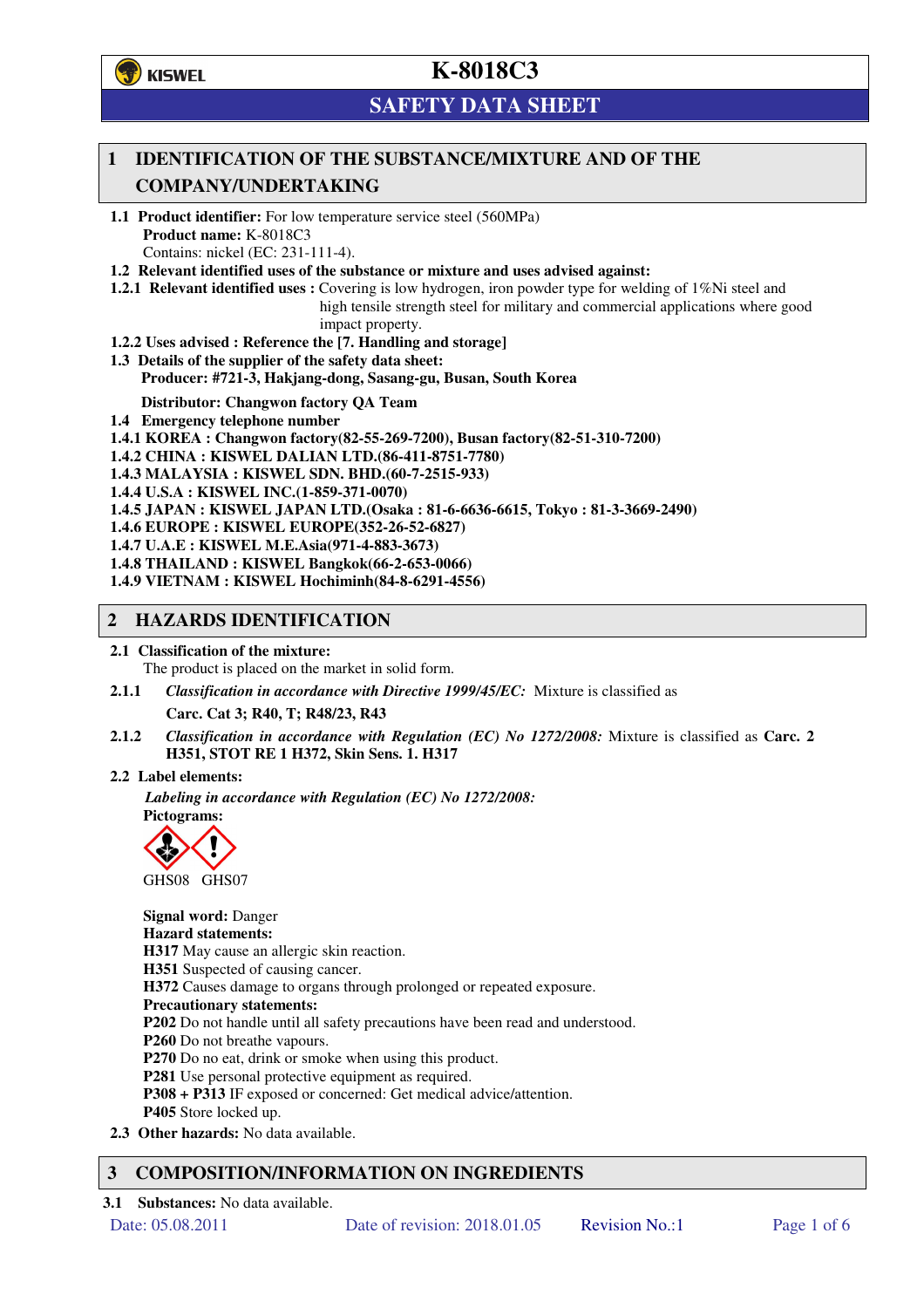# **SAFETY DATA SHEET**

|                               |           |                                    | <b>Classification</b>                            |                                                                                                                                                                |                                 |                              |                                  |                          |
|-------------------------------|-----------|------------------------------------|--------------------------------------------------|----------------------------------------------------------------------------------------------------------------------------------------------------------------|---------------------------------|------------------------------|----------------------------------|--------------------------|
| Substance name                | EC No.    | Registr.<br>$\mathbf{n}\mathbf{o}$ | 67/548/EEC                                       | <b>Hazard Class</b><br>and<br>Category<br>Code(s)                                                                                                              | <b>Hazard</b><br>state-<br>ment | Pictogram/<br>Signal<br>word | Conc.<br>$(\%)$<br><b>Volume</b> | <b>Note</b>              |
| <sup>1</sup> Ferro Silicon    |           | ۰                                  | $\overline{\phantom{a}}$                         |                                                                                                                                                                | Ξ.                              |                              | $1.0 - 3.0$                      | $\blacksquare$           |
| <sup>1</sup> Calcium fluoride | 232-188-7 |                                    |                                                  |                                                                                                                                                                | $\overline{a}$                  |                              | $6.0 - 10.0$                     | $\overline{\phantom{a}}$ |
| $1$ Iron                      | 231-096-4 | ۰                                  |                                                  |                                                                                                                                                                |                                 |                              | $65.0 - 69.0$                    | $\blacksquare$           |
| <sup>1</sup> Limestone        | 215-279-6 | ۰                                  | ٠                                                |                                                                                                                                                                | ۰                               |                              | $11.0 - 15.0$                    | ٠                        |
| $1,2$ Manganese               | 231-105-1 |                                    |                                                  |                                                                                                                                                                |                                 | ۰                            | $0.1 - 1.0$                      | $\blacksquare$           |
| $1,2$ Mica                    |           | ۰                                  |                                                  |                                                                                                                                                                |                                 |                              | $1.0 - 3.0$                      | ٠                        |
| Nickel                        | 231-111-4 |                                    | Toxic<br>Carc. Cat 3;<br>R40<br>T: R48/23<br>R43 | Carcinogenicity<br>Carc. 2<br>Specific target<br>organ toxicity -<br>repeated exposure<br><b>STOT RE1</b><br>Respiratory/skin<br>sensitisation<br>Skin Sens. 1 | H351<br>H372<br>H317            | Danger                       | $0.1 - 1.0$                      | S, 7                     |
| <sup>1</sup> Titanium dioxide | 236-675-5 |                                    |                                                  |                                                                                                                                                                |                                 |                              | $1.0 - 3.0$                      | $\blacksquare$           |
| <sup>1</sup> Sodium silicate  | 239-981-7 | ۰                                  |                                                  |                                                                                                                                                                |                                 |                              | $1.0 - 5.0$                      |                          |

#### **3.2 Mixtures:** The mixture contains dangerous substances:

<sup>1</sup>Substance is not classified in terms of Regulation (EC) No. 1272/2008 Annex VI.

<sup>2</sup>Substance with workplace exposure limits.

Note S: This substance may not require a label according to Article 17 (see section 1.3 of Annex I) (Table 3.1). This substance may not require a label according to Article 23 of Directive 67/548/EEC (see section 8 of Annex VI to that Directive) (Table 3.2).

Note 7: Alloys containing nickel are classified for skin sensitisation when the release rate of 0,5 µg Ni/cm2/week, as measured by the European Standard reference test method EN 1811, is exceeded.

\* See all the hazard statements in chapter 16.

## **4 FIRST AID MEASURES**

**4.1 Description of first aid measures:** 

**In case of respiratory exposure**: Remove to fresh air and keep at rest. If breathing is difficult or has stopped, administer artificial respiration as necessary. Seek medical attention.

**In case of skin contamination**: Wash contaminated area thoroughly with soap and water. Remove and wash contaminated clothing. If a persistent rash or irritation occurs, seek medical attention.

 **In case of intrusion into eye**: Immediately flush eyes with large amounts of running water for at least 15 minutes, lifting the upper and lower eyelids. Get medical attention.

**In case of oral intake**: Ingestion is considered unlikely due to product form. However, if swallowed do not induce vomiting. Seek medical attention. Advice to doctor: treat symptomatically.

- **4.2 Most important symptoms and effects, both acute and delayed:** No data available.
- **4.3 Indication of any immediate medical attention and special treatment needed:** No data available.

### **5 FIREFIGHTING MEASURES**

**5.1 Extinguishing media:** 

**Suitable extinguishing media:** Carbon dioxide, dry chemical, water spray. Use extinguishing media appropriate for surrounding fire.

**Unsuitable extinguishing media:** No data available.

**5.2 Special hazards arising from the substance or mixture:** Fire may produce irritating or poisonous gases.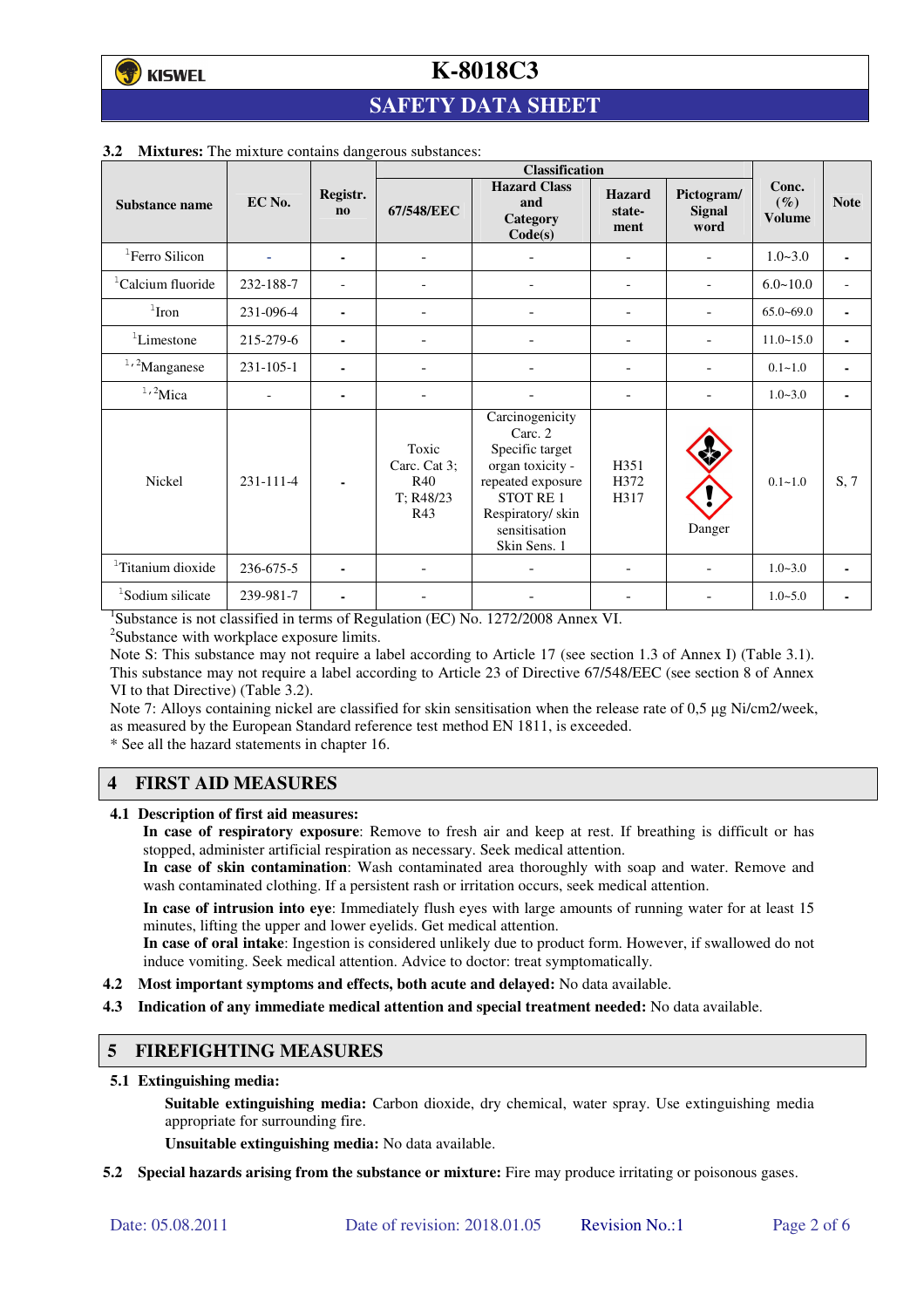

**SAFETY DATA SHEET** 

**5.3 Advice for firefighters:** In the event of a fire, wear self-contained breathing apparatus and protective clothing.

## **6 ACCIDENTAL RELEASE MEASURES**

**6.1 Personal precautions, protective equipment and emergency procedures:** 

**For non-emergency personnel:** Wear appropriate personal protective equipment as specified in Section 8. Ensure adequate ventilation**.** 

**For emergency responders:** No data available.

**6.2 Environmental precautions:** Avoid dispersal of spilled material and contact with soil, ground and surface water, drains and sewers.

**Methods and material for containment and cleaning up:** Take up mechanically. Collect the material in labeled containers and dispose of according to local and regional authority requirements.

**6.3 Reference to other sections:** See Section 7 for information on safe handling. See Section 8 for information on personal protection equipment. See Section 13 for disposal information.

## **7 HANDLING AND STORAGE**

- **7.1 Precautions for safe handling:** Welding may produce fumes and gases hazardous to health. Avoid breathing these fumes and gases. Use adequate ventilation. Keep away from sources of ignition. Avoid contact with skin, eyes and clothing. Do not eat, drink and smoke in work areas.
- **7.2 Conditions for safe storage, including any incompatibilities**: Store in cool, dry and well-ventilated place. Keep away from incompatible materials. Keep away from heat and open flame.
- **7.3 Specific end use(s):** No data available.

### **8 EXPOSURE CONTROLS/PERSONAL PROTECTION**

**8.1 Control parameters:** Exposure limits were not established for this product.

Workplace exposure limits for substances contained in the mixture are listed in *EH40/2005* Workplace exposure limits:

|                             | <b>CAS</b> number | Workplace exposure limit                                        |                   |                                                                                  |                   |                 |  |
|-----------------------------|-------------------|-----------------------------------------------------------------|-------------------|----------------------------------------------------------------------------------|-------------------|-----------------|--|
|                             |                   | Long-term<br>exposure limit<br>(8-hour TWA<br>reference period) |                   | <b>Short-term exposure</b><br>limit<br>$(15\text{-minute})$<br>reference period) |                   | <b>Comments</b> |  |
| <b>Substance</b>            |                   |                                                                 |                   |                                                                                  |                   |                 |  |
|                             |                   |                                                                 |                   |                                                                                  |                   |                 |  |
|                             |                   |                                                                 |                   |                                                                                  |                   |                 |  |
|                             |                   | ppm                                                             | mg.m <sup>3</sup> | ppm                                                                              | mg.m <sup>3</sup> |                 |  |
| Chromium                    | 7440-47-3         |                                                                 | 0.5               |                                                                                  |                   |                 |  |
| Limestone/Calcium carbonate | 1317-65-3         |                                                                 |                   |                                                                                  |                   |                 |  |
| Total inhalable             |                   |                                                                 | 10                |                                                                                  |                   |                 |  |
| Respirable                  |                   |                                                                 | 4                 |                                                                                  |                   |                 |  |
| Manganese and its inorganic |                   |                                                                 |                   |                                                                                  |                   |                 |  |
| compounds (as Mn)           |                   |                                                                 | 0.5               |                                                                                  |                   |                 |  |
| Mica                        | 12001-26-2        |                                                                 |                   |                                                                                  |                   |                 |  |
| Total inhalable             |                   |                                                                 | 10                |                                                                                  |                   |                 |  |
| Respirable                  |                   |                                                                 | 0.8               |                                                                                  |                   |                 |  |
| Titanium dioxide            | 13463-67-7        |                                                                 |                   |                                                                                  |                   |                 |  |
| Total inhalable             |                   |                                                                 | 10                |                                                                                  |                   |                 |  |
| Resirable                   |                   |                                                                 | 4                 | $\overline{\phantom{a}}$                                                         |                   |                 |  |
| Iron oxide, fume (as Fe)    | 1309-37-1         |                                                                 | 5                 |                                                                                  | 10                |                 |  |

\*A skin notation assigned to the OEL identifies the possibility of significant uptake through the skin.

- **8.2 Exposure controls:** Do not eat, drink and smoke. Immediately remove all contaminated clothing. Wash hands before breaks and at the end of work.
- **8.2.1 Appropriate engineering controls:** Use local exhaust ventilation during all welding operations.

**8.2.2 Individual protection measures, such as personal protective equipment:**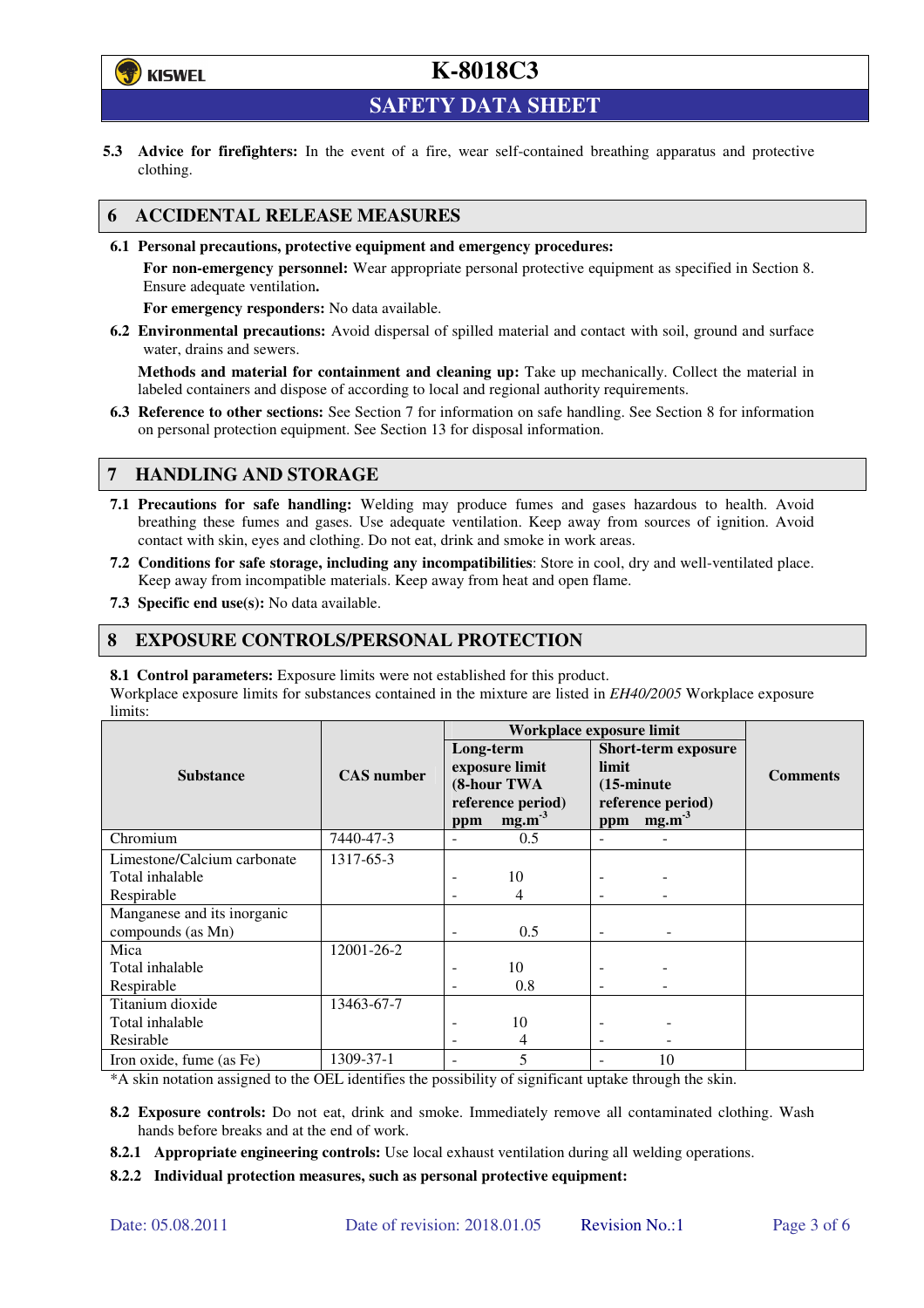

**SAFETY DATA SHEET** 

**8.2.2.1 Eye/face protection:** Always wear eye protection during welding operations, helmet and/or face shield with filter lens.

#### **8.2.2.2 Skin protection:**

**Hand protection:** Wear appropriate protective (welding) gloves during welding. **Other:** Wear appropriate protective clothing and boots.

- **8.2.2.3 Respiratory protection:** If ventilation is insufficient, use appropriate respirator or self-contained breathing apparatus.
- **8.2.2.4 Thermal hazards:** No data available.
- **8.2.3 Environmental exposure controls:** Do not allow to enter sewers, surface and ground water.

### **9 PHYSICAL AND CHEMICAL PROPERTIES**

### **9.1 Information on basic physical and chemical properties:**

| эт тигериштери он ошис рнужки ини сисписит ргорегием |                          |
|------------------------------------------------------|--------------------------|
| Appearance:                                          | solid (metal rod)        |
| Odour:                                               |                          |
| <b>Odour threshold:</b>                              |                          |
| pH:                                                  |                          |
| <b>Melting point/freezing point:</b>                 | -                        |
| Initial boiling point and boiling range:             | $\overline{a}$           |
| <b>Flash point:</b>                                  |                          |
| <b>Evaporation rate:</b>                             |                          |
| <b>Flammability (solid, gas):</b>                    |                          |
| <b>Upper/lower flammability or explosive limits:</b> | $\overline{\phantom{a}}$ |
| Vapour pressure:                                     | ۰                        |
| Vapour density:                                      |                          |
| <b>Relative density:</b>                             |                          |
| Solubility(ies):                                     |                          |
| Partition coefficient: n-octanol/water:              | $\overline{a}$           |
| <b>Auto-ignition temperature:</b>                    | ۰                        |
| <b>Decomposition temperature:</b>                    |                          |
| <b>Viscosity:</b>                                    |                          |
| <b>Explosive properties:</b>                         | ٠                        |
| <b>Oxidising properties:</b>                         | -                        |
|                                                      |                          |

**9.2 Other information:** No data available.

### **10 STABILITY AND REACTIVITY**

**10.1 Reactivity:** No data available.

- **10.2 Chemical stability:** The product is stable under normal conditions. When using it may produce dangerous fumes and gases.
- **10.3 Possibility of hazardous reactions:** No data available.
- **10.4 Conditions to avoid:** Avoid contact with incompatible materials.
- **10.5 Incompatible materials:** Acids, bases, oxidizing agents.
- **10.6 Hazardous decomposition products:** Metal oxide fumes and gases are produced during welding.

## **11 TOXICOLOGICAL INFORMATION**

#### **11.1 Information on toxicological effects:**

The mixture may cause an allergic skin reaction. It is suspected of causing cancer. It causes damage to organs through prolonged or repeated exposure.

## **12 ECOLOGICAL INFORMATION**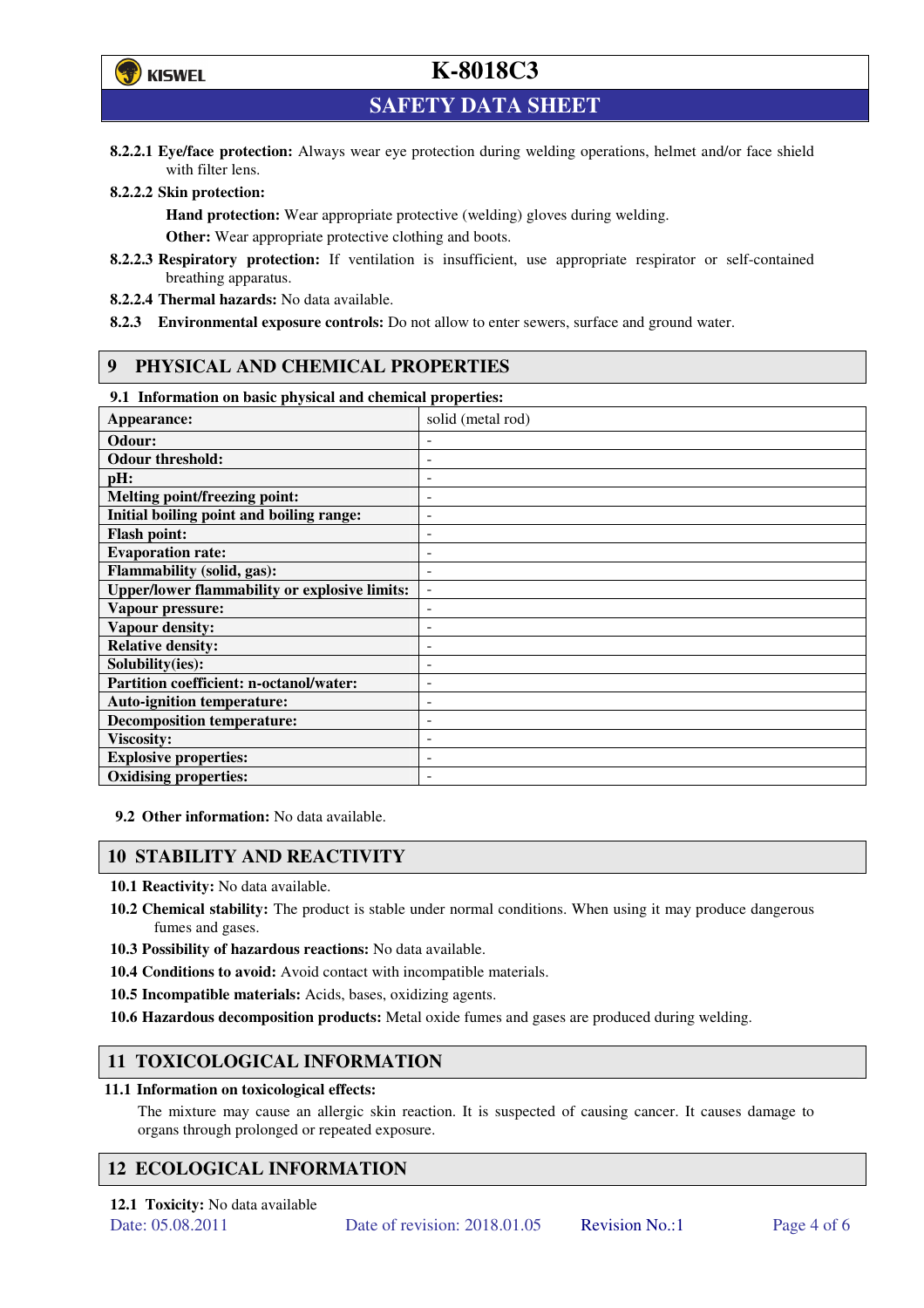

 $\overline{a}$ 

**K-8018C3**

## **SAFETY DATA SHEET**

- **12.2 Persistence and degradability:** No data available.
- **12.3 Bioaccumulative potential:** No data available.
- **12.4 Mobility in soil:** No data available.
- **12.5 Results of PBT and vPvB assessment:** No data available.
- **12.6 Other adverse effects:** No data available.

### **13 DISPOSAL CONSIDERATIONS**

**13.1 Waste treatment methods:** Dispose off in accordance with local and national regulations.

### **14 TRANSPORT INFORMATION**

**14.1 ADR/RID/ADN:** The mixture is not subject to international regulations on transport of dangerous goods.

| UN number:                            | - |
|---------------------------------------|---|
| UN proper shipping name:              | - |
| Transport hazard class(es):           | - |
| <b>Packing group:</b>                 | - |
| <b>Environmental hazards:</b>         | - |
| <b>Special precautions for user:</b>  | - |
| <b>Transport in bulk according to</b> |   |
| Annex II of MARPOL73/78 and the       | - |
| <b>IBC</b> Code:                      |   |

**14.2 IMDG:** The mixture is not subject to international regulations on transport of dangerous goods.

**14.3 ICAO/IATA:** The mixture is not subject to international regulations on transport of dangerous goods.

## **15 REGULATORY INFORMATION**

**15.1 Safety, health and environmental regulations/legislation specific for the substance or mixture:** There are restrictions for nickel under Title VIII of REACH Regulation.

Annex XVII to Regulation (EC) No 1907/2006 - Restrictions on the manufacture, placing on the market and use of certain dangerous substances, mixtures and articles:

Nickel CAS No 7440-02-0 EC No 231-111-4 and its compounds:

1. Shall not be used: (a) in any post assemblies which are inserted into pierced ears and other pierced parts of the human body unless the rate of nickel release from such post assemblies is less than  $0.2 \mu$ g/cm  $2$ /week (migration limit); (b) in articles intended to come into direct and prolonged contact with the skin such as: earrings, — necklaces, bracelets and chains, anklets, finger rings, — wrist-watch cases, watch straps and tighteners, — rivet buttons, tighteners, rivets, zippers and metal marks, when these are used in garments, if the rate of nickel release from the parts of these articles coming into direct and prolonged contact with the skin is greater than 0,5 µg/cm 2 / week. (c) in articles referred to in point (b) where these have a non-nickel coating unless such coating is sufficient to ensure that the rate of nickel release from those parts of such articles coming into direct and prolonged contact with the skin will not exceed 0,5 µg/cm 2 / week for a period of at least two years of normal use of the article.

2. Articles which are the subject of paragraph 1 shall not be placed on the market unless they conform to the requirements set out in that paragraph.

3. The standards adopted by the European Committee for Standardisation (CEN) shall be used as the test methods for demonstrating the conformity of articles to paragraphs 1 and 2.

Corrigendum to Regulation (EC) No 1907/2006 of the European Parliament and of the Council of 18 December 2006 concerning the Registration, Evaluation, Authorization and Restriction of Chemicals (REACH), establishing a European Chemicals Agency, amending Directive 1999/45/EC and repealing Council Regulation (EEC) No 793/93 and Commission Regulation (EC) No 1488/94 as well as Council Directive 76/769/EEC and Commission Directives 91/155/EEC, 93/67/EEC, 93/105/EC and 2000/21/EC (OJ L 396, 30.12.2006);